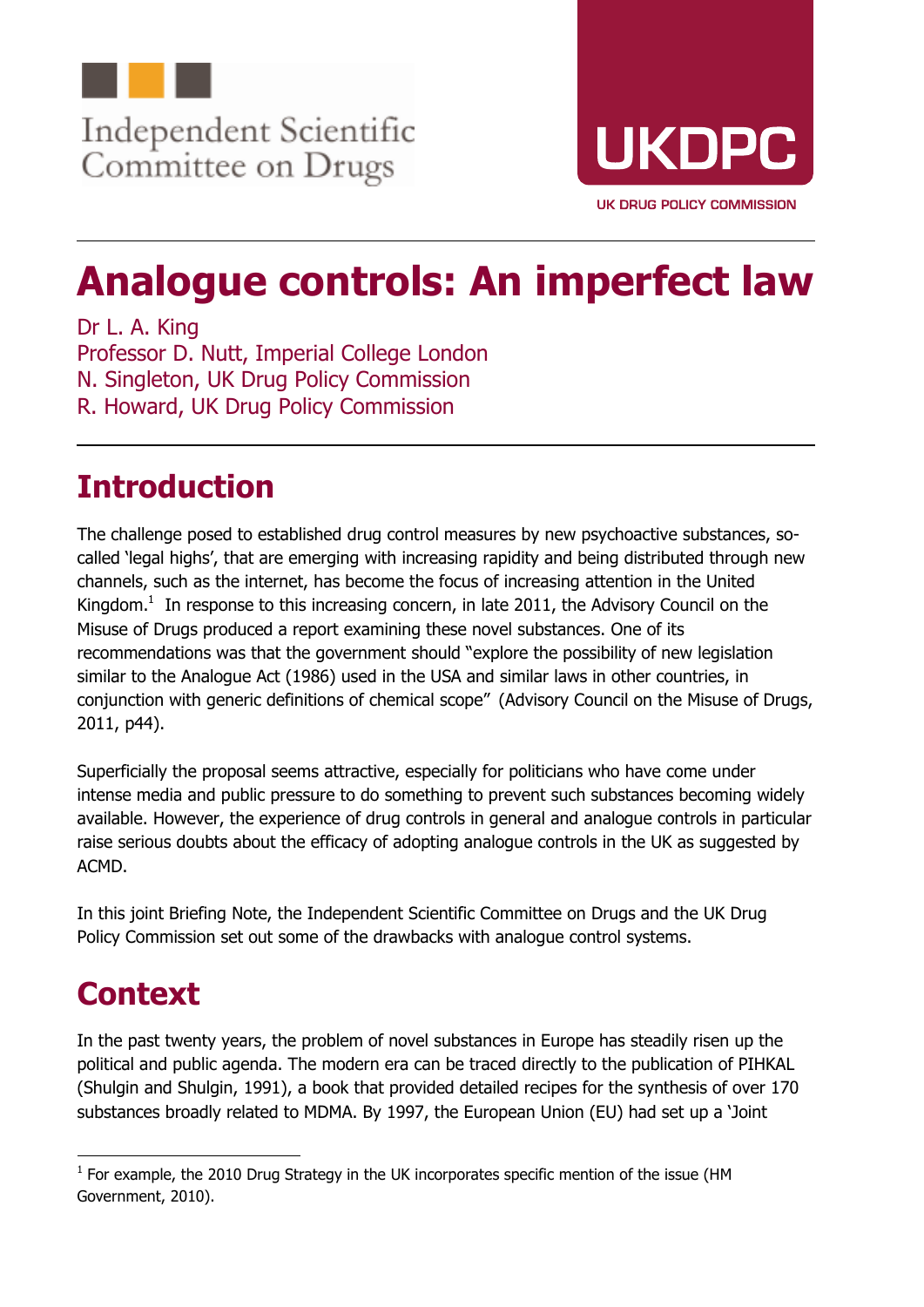Action' to monitor 'New Synthetic Drugs', and to provide for their risk assessment and EU-wide control in appropriate cases. This was succeeded by a EU Council Decision of 2005 (European Commission, 2005) that widened the scope to what are now formally known as 'New Psychoactive Substances'. These new substances have appeared at an increasing rate. In 2011, forty-nine were notified to EMCDDA, and over 200 have been recorded since 1997 (EMCDDA, 2012).

The sheer volume of these new substances and the speed with which they appear calls in to question the ability of the traditional approaches to drug control to keep pace and the costs involved are hard to sustain in a period of financial austerity. It is against this backdrop that approaches such as analogue or generic controls may appear appealing as shortcuts or cheaper options.

### **Analogue Controls in the United States**

In 1986, the United States Congress passed the Controlled Substances Analogue Enforcement Act, commonly shortened to the 'Analogue Act'. This legislation arose as a response to the proliferation of numerous synthetic 'designer drugs' including narcotic painkillers, such as fentanyl derivatives, and phenethylamines related to MDMA (ecstasy) and amphetamine in the early 1980's. There seems little doubt that the Analogue Act was initially successful, at least in terms of its primary aim: many producers of designer drugs were prosecuted, and it seems that within a few years the designer drug problem in the United States (US) had largely disappeared.

The original 1986 Federal Analogue Act defined an analogue as a substance which is 'substantially similar' to a scheduled substance and has either an effect 'similar to or greater than' a controlled substance or is thought to have such an effect. However, the law did not define what 'substantially similar' means, nor did it try to clarify what would constitute a 'similar or greater' effect.

In response to a simple question about whether a chemical or drug is an analogue, there are some complex answers. In everyday terminology, the term 'analogue' is often used to describe a substance which has major chemical structures in common with another chemical. To organic chemists however the term 'analogue' has a more precise meaning. It is also the case that many chemicals that look alike and have similar chemical structures react very differently both in and out of the body. So the issue is not at all clear-cut.

The essential principle of analogue control is that it requires a judgement to be made on whether, (i) a suspect substance is substantially similar in its chemical structure to an existing controlled drug and, (ii) on whether that substance has a substantially similar stimulant, depressant or hallucinogenic effect to an existing controlled drug. Courts in the US have interpreted the law as meaning both (i) and (ii) must apply. The main appeal of the analogue concept is that it provides a means of avoiding a full risk assessment, particularly when little scientific information may be available on which to base such an assessment. In US cases, analogue control has been used on a substance-by-substance basis. In other words, no extrapolations can be made and each new substance requires a further hearing and judgement to be made.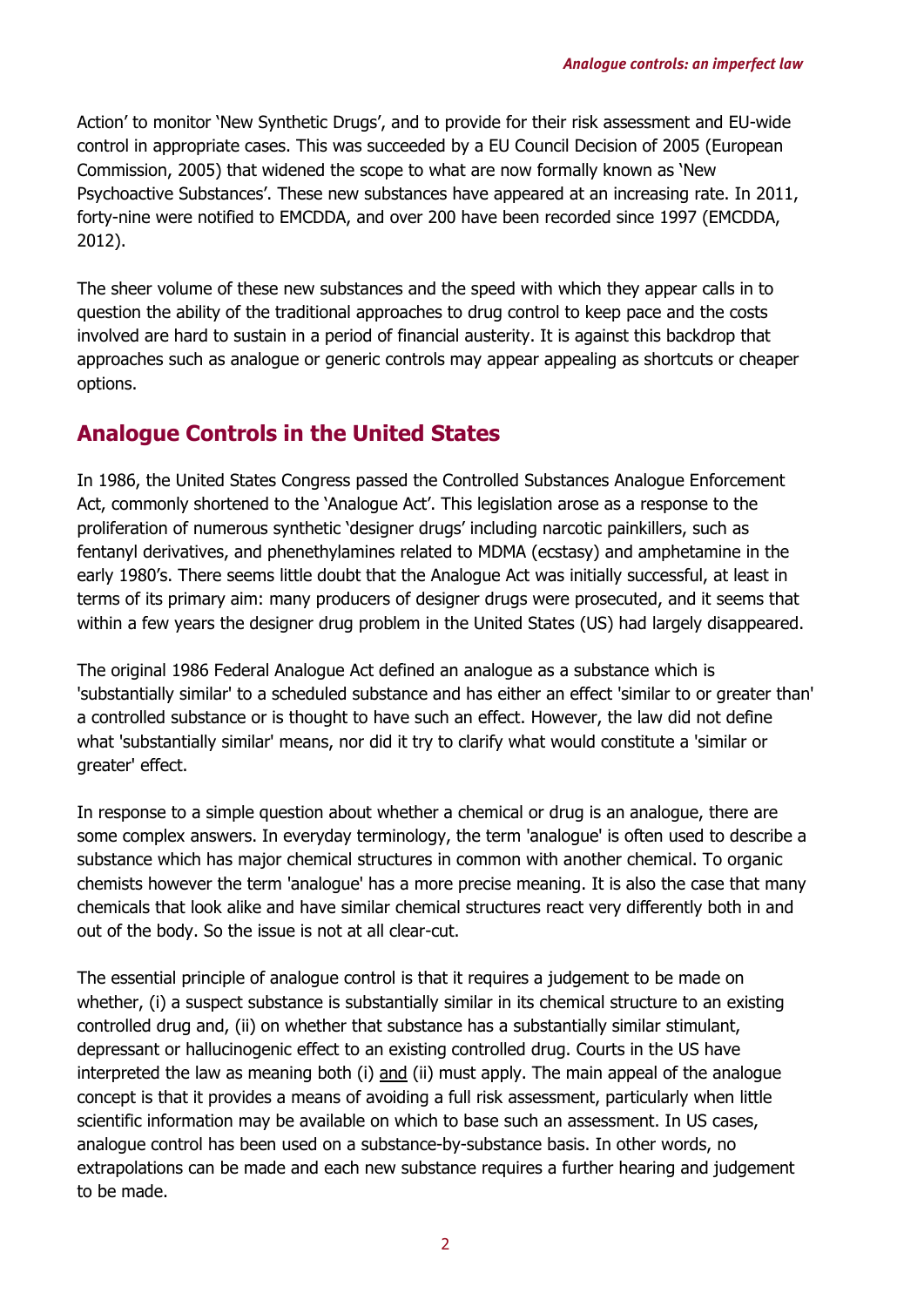### **The difference between analogue and generic control measures**

**Analogue control measures** operate on a substance by substance basis. A substance that is both structurally similar and has a similar or greater effect on the central nervous system as an already controlled substance is deemed to be a controlled substance analogue and as such is also controlled.

**Generic control measures** relate to groups of substances. Starting from a core molecular structure, which does not itself have to be psychoactive, it specifies particular variations of the structure (particular substituent groups in specified positions in the molecule) which lead to a substance being controlled. Thus each substance does not have to be dealt with individually and new types of substances can be controlled through this approach.

Analogue control differs from generic control in being based on similarity to substances that are already controlled and deals with substances individually. The essence of a generic definition is that it focuses on broad groups of substances (see box). A few generic definitions in the Misuse of Drugs were added at its inception in 1971. $^2$  Others, such as ecgonine derivatives and pentavalent derivatives of morphine date back to the United Nations 1961 Convention. However, most generic definitions in the Act have been introduced since 1977 (King, 2009). They now cover the following groups: anabolic steroids, barbiturates, cathinones, fentanyls, pethidines, phenethylamines, phenyl- and benzylpiperazines, synthetic cannabinoid agonists (cannabimimetics) and tryptamines. In 2012, it is planned that pipradrol derivatives will join this long list. A common feature of generic definitions (and a disadvantage to a lay reader of the legislation) is that, in most cases, no individual controlled substance is mentioned explicitly. Thus, for example, one will search in vain in the Misuse of Drugs Act for "MDMA" or "mephedrone" or any of their chemical synonyms. A further disadvantage of generic control is that the definitions may be unintelligible to all but organic chemists.

### **Recent developments in the United States**

By contrast to the European experience, and after that initial phase in the 1980's, the phenomenon of novel substances in the US has only resurfaced in the past few years. Some commentators have suggested that this long period of absence was a measure of the effectiveness of the Analogue Act. But closer inspection of the evidence does not support this. For example:

- Almost all of the case law that built up around the Act is quite old.
- The US Drug Enforcement Administration (DEA) now considers the Analogue Act an "Imperfect Law", and has recommended that the UK should not adopt a similar approach (Wong et al., 2010).
- The US Congress (US Congress, 2011) has proposed that the two most conspicuous groups of new substances (cathinone derivatives and cannabinoid agonists) should be

<sup>1</sup>  $2$  They include Malkyl derivatives of lysergamide (substances closely related to lysergide [LSD]) and cannabinols (including THC).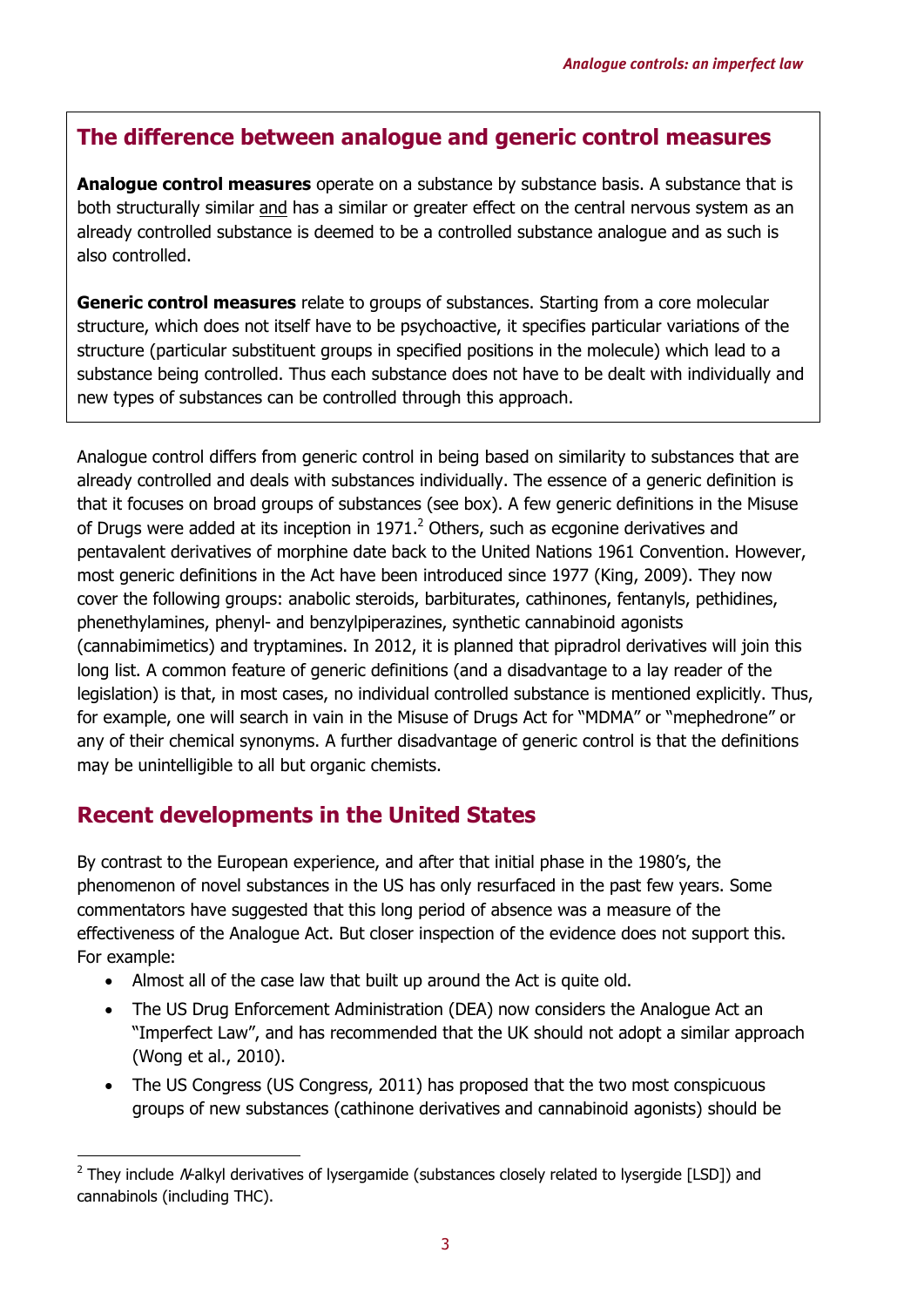placed in Schedule I of the Controlled Substances Act without relying on the Analogue Act.

- Other countries (e.g. Canada, New Zealand, parts of Australia) adopted analogue controls in the 1980's, based on the US model, but the legislation was rarely used.
- There are no similar examples of analogue control in any European country.

### **Problems with analogue control**

A comprehensive critique of the Analogue Act has been provided by Kau (2008). Together with experience from other sources, the main problems identified, several of which also apply to generic controls, were:

#### **Constitutional acceptability**

Whereas with explicit listing of substances in a schedule or even a generic definition, the status of a substance is clear from the outset, the use of analogue legislation requires that a court process should determine whether the substance is or is not controlled. It has been argued that such a retrospective process undermines the right of a defendant to know from the outset whether an offence has been committed. In the US, the Analogue Act was deemed not to be constitutionally vague (United States v. Allen McKinney, 1995), but a different view might be taken by European courts.

#### **Determining what is meant by "substantially similar"**

No US court has ever given guidelines on what is "not substantially similar". Experience shows that interpretation usually degenerates into a 'battle of experts'. This is unsurprising. The concept of 'substantially similar' may require some scientific knowledge, but the outcome is no more than informed opinion. We might as well ask, for example, if Roquefort cheese is substantially similar to Stilton cheese. There is no right or wrong answer since it depends on the criteria used (e.g. appearance, smell, taste, method of manufacture, etc.). A similar subjective list of criteria could be drawn up for chemical substances (e.g. molecular weight, carbon skeleton, functional groups, ease of conversion into the controlled substance, immediate precursor, probable effect on humans, etc.).

#### **Permanence of decisions**

Judgements about which analogue is deemed to be a controlled substance may not be binding on other courts. There is the related possibility that different courts might come to different conclusions about the same chemical entity.

#### **Substances beyond control**

Unique entities, which are unlike any controlled drug in terms of their chemical structure, are beyond the scope of analogue control. This problem exists also for generic control. Examples here are the active principals of Salvia divinorum, Mitragyna speciosa and a number of other plant-based psychoactive substances.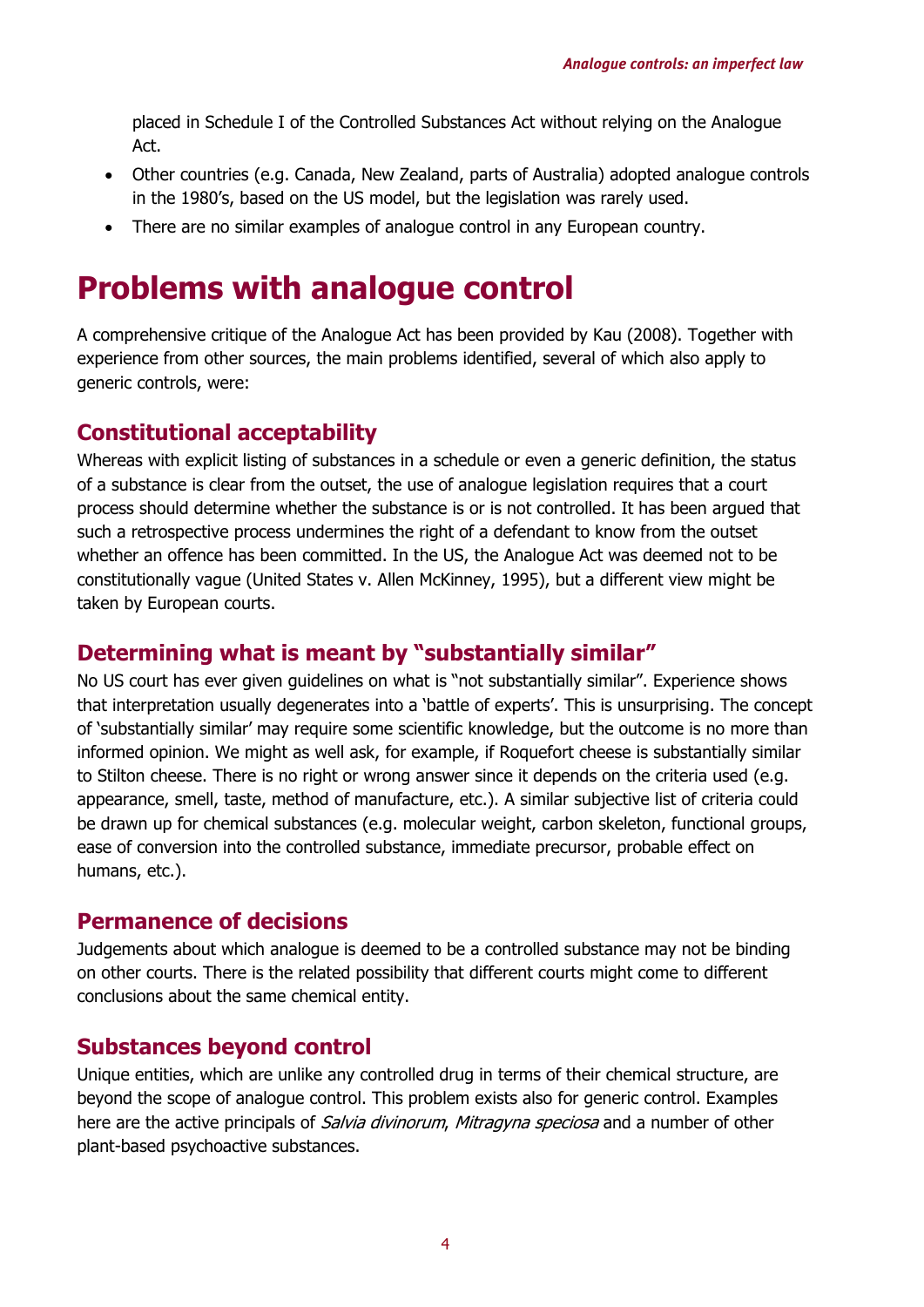### **Determination of psychoactivity**

In the absence of published scientific data - a common situation with novel substances - then if a substance is not sold overtly for human consumption any conclusion about stimulant, depressant or hallucinogenic effects must rely on anecdotal reports from users.

#### **Impact on research**

Analogue control could have a negative impact on legitimate pharmaceutical research. Although this might also occur with generic controls, in that situation it is at least possible to work out in advance (if you have sufficient expertise) if a new compound is covered by a generic definition. With analogue control no such surety exists and, in the face of uncertainty, limiting the use of whole groups of substances in research and thus avoiding the issue may seem the pragmatic alternative.

# **Conclusion**

In their report on new psychoactive substances, the Advisory Council on the Misuse of Drugs (ACMD, 2011) considered analogue control in a positive light. Furthermore, the report proposed that some of the above problems could be resolved by having a statutory agency determine if a questioned substance was substantially similar to an existing controlled drug. However, in addition to the costs associated with such a body, this fails to address the arbitrary nature of any such decisions, and raises the prospect that those decisions could be liable to judicial challenge. Nor will the use of generic definitions of chemical scope overcome the requirement to demonstrate both structural similarity and similarity of effect on a case by case basis. We agree with the US Drug Enforcement Agency that their analogue legislation is no longer fit for purpose and hence it would be inappropriate to adopt the approach here.

We similarly caution against any excessive, informal use of the analogue principle. For example, methoxetamine is currently the subject of a Temporary Class Drug Order (Legislation.gov.uk, 2012). At the end of the one-year period there might be a temptation to suggest that it is sufficiently similar to ketamine (a Class C controlled drug) to warrant control for that reason alone, without specific evidence relating to methoxetamine itself. However, analogy with other substances should never be seen as more than a minor part of any formal risk assessment process since, as is discussed in more detail on the Appendix, substances with apparently similar structure may have completely different effects and hence risks from use.

While the fast pace of development of new psychoactive substances suggests a new approach to control is needed, analogue control is not likely to be effective. Such a measure is unlikely to have much impact on supply or use because it does not address the fundamental problems of enforcing controls on an increasingly broad, and rapidly changing, range of substances that are distinguishable only by detailed forensic analysis: an issue it shares with generic control measures.

As discussed in a recent report from UKDPC (Birdwell et al., 2011) there are many options for regulating new substances, but analogue control should not be one of them. There is also a clear need for more research into the pharmacology of new drugs to provide robust information to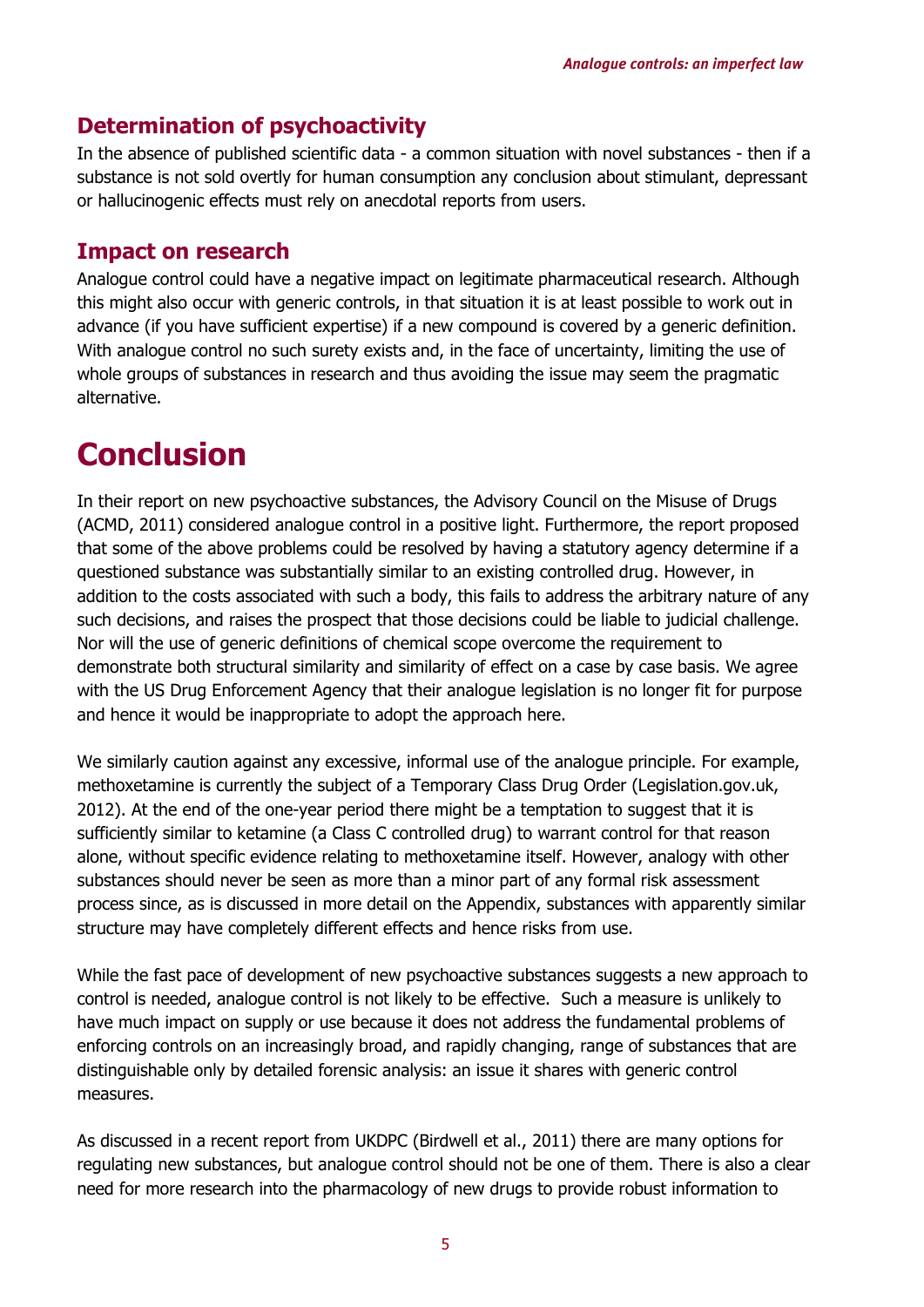underpin prevention, harm reduction and treatment measures that need to go alongside control measures.

Rather than seeking 'short-cuts' to the control of new substances through an analogue system, the ACMD, forensic and social science bodies should be appropriately funded to carry out thorough assessments of new substances to gauge their relative and actual harms and provide the information necessary to respond to these.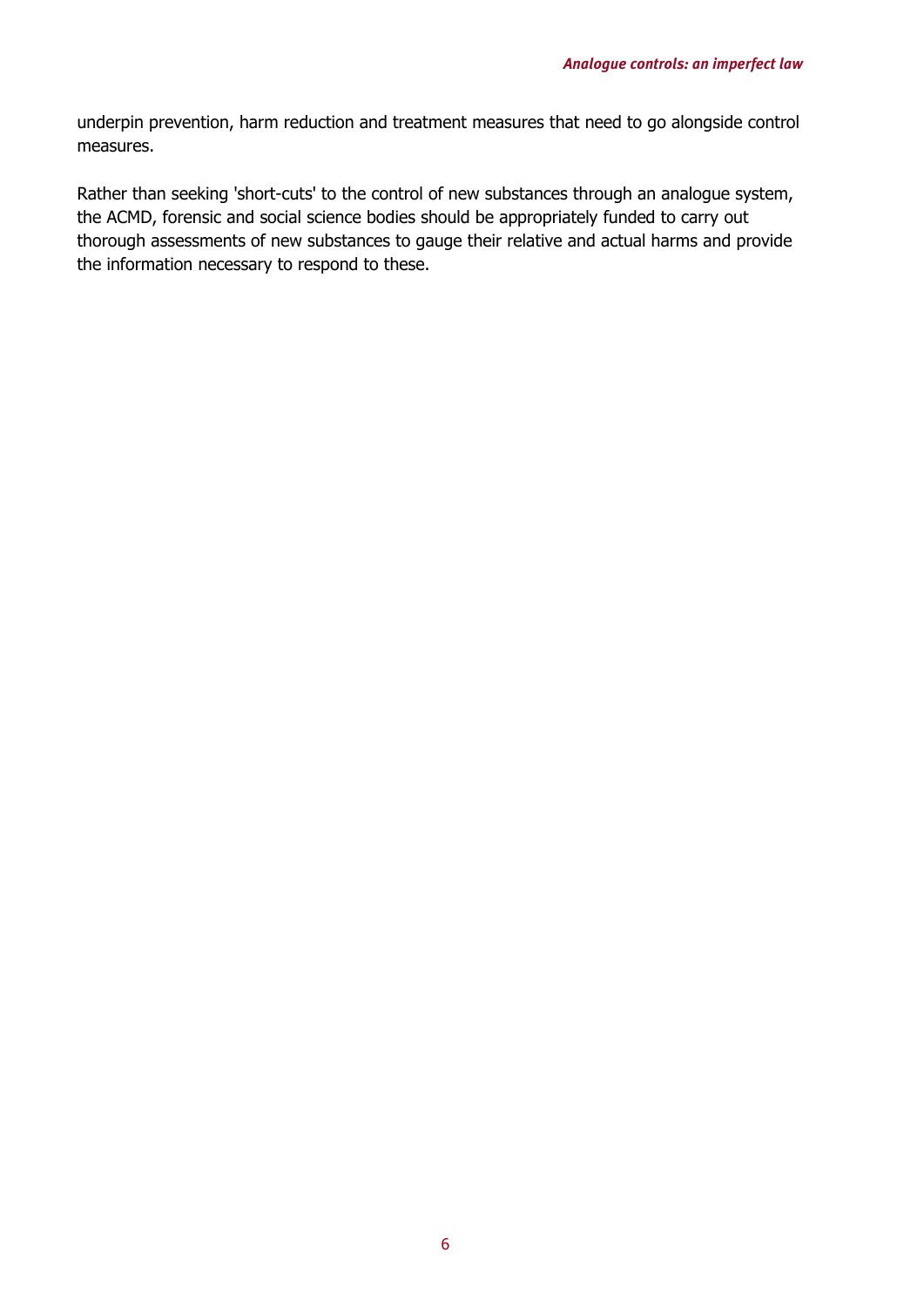## **References**

Advisory Council on the Misuse of Drugs (2011). Consideration of the Novel Psychoactive Substances ('Legal Highs'). http://www.homeoffice.gov.uk/publications/agencies-publicbodies/acmd1/acmdnps2011?view=Binary

Birdwell, J., Chapman, J., and Singleton, N. (2011). Taking Drugs seriously: a demos and UK drug policy commission report on legal highs. Demos, London. http://www.ukdpc.org.uk/resources/Taking\_Drugs\_Seriously.pdf

EMCDDA (2012). EMCDDA–Europol 2011 Annual Report on the implementation of Council Decision 2005/387/JHA. http://www.emcdda.europa.eu/attachements.cfm/att\_155113\_EN\_EMCDDA-Europol%20Annual%20Report%202011\_2012\_final.pdf

European Commission (2005). Council Decision 2005/387/JHA on the information exchange, riskassessment and control of new psychoactive substances. Official Journal of the European Union, L 127/32.

http://www.emcdda.europa.eu/html.cfm/index5173EN.html?pluginMethod=eldd.showlegaltextdet ail&id=3301&lang=en&T=2

Kau, G. (2008). Flashback to the federal analog act of 1986: mixing rules and standards in the cauldron, University of Pennsylvania Law Review, 156, 1077-1115. http://www.law.upenn.edu/journals/lawreview/articles/volume156/issue4/Kau156U.Pa.L.Rev.107 7(2008).pdf

HM Government (2010) Drug Strategy 2010 Reducing Demand, Restricting Supply, Building Recovery. London: Home Office.

King, L.A. (2009). Forensic Chemistry of Substance Misuse: A Guide to Drug Control. Royal Society of Chemistry: London.

Legislation.gov.uk, (2012). The Misuse of Drugs Act 1971 (Temporary Class Drug) Order 2012. SI 2012/980.

http://www.legislation.gov.uk/uksi/2012/980/contents/made

Shulgin, A., and Shulgin, A. (1991). "PIHKAL: A Chemical Love Story." Transform Press, Berkeley, California.

United States v. Allen McKinney (1995). http://law.justia.com/cases/federal/appellate-courts/F3/79/105/555999/

US Congress (2011). H.R.1254 -- Synthetic Drug Control Act of 2011. http://www.govtrack.us/congress/bills/112/hr1254

Wong, L., Dormont, D. and Matz, H.J., (2010). United States Controlled Substance Analogue Act: Legal and Scientific Overview of an Imperfect Law. Presented to ACMD, 7 July 2010